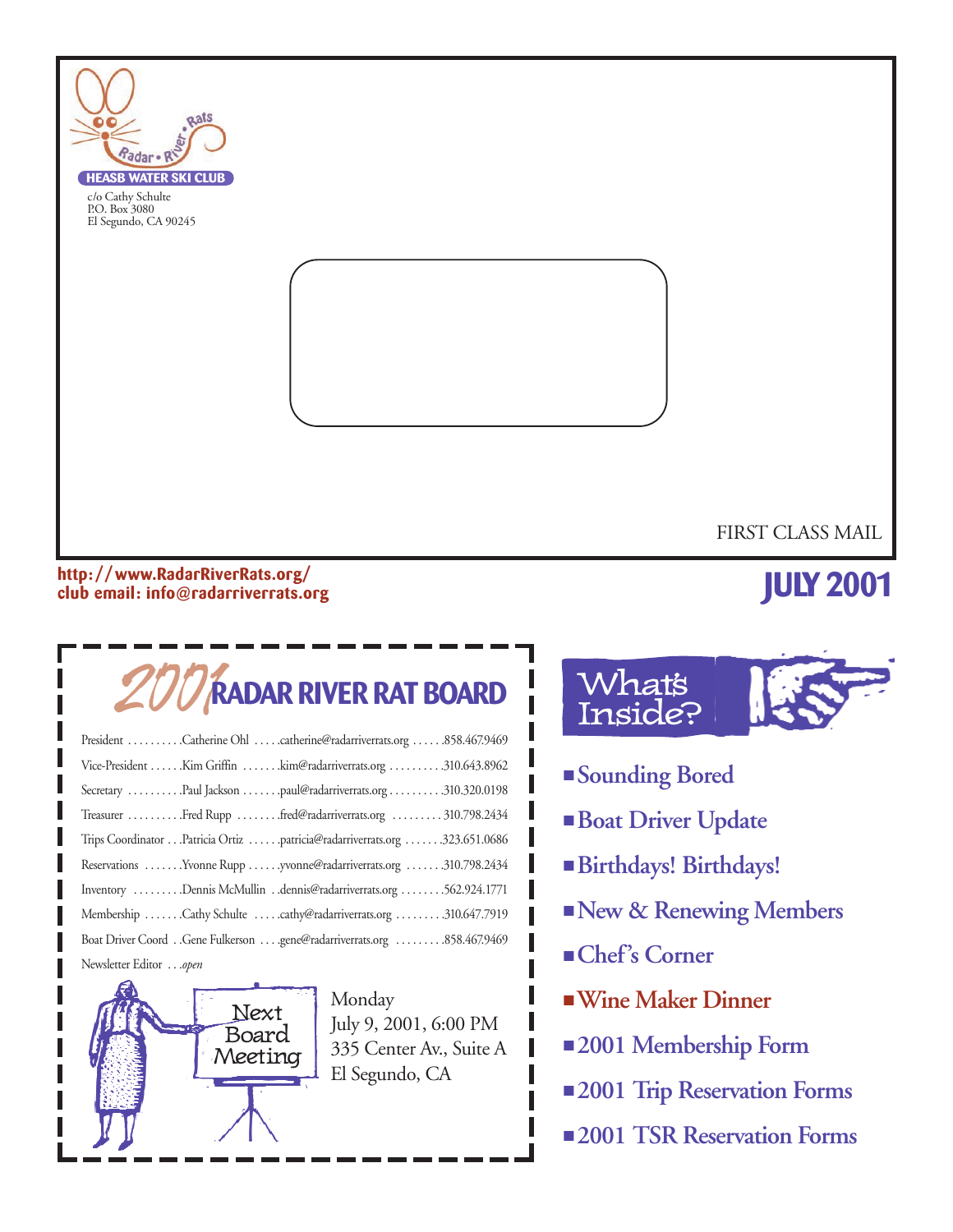# **2001 HEASB Water Ski Club Membership Application**

**Please, ONE application form per membership type (Individual or Family)**

| Name(s):                                                                                                       |                                             |                                                           |
|----------------------------------------------------------------------------------------------------------------|---------------------------------------------|-----------------------------------------------------------|
|                                                                                                                |                                             | Business Ph: ()                                           |
|                                                                                                                |                                             | Fax: $\begin{pmatrix} 0 & 1 \\ 0 & 1 \end{pmatrix}$       |
| Home Address:<br>and the control of the control of the control of the control of the control of the control of |                                             | Emergency: $\begin{pmatrix} 1 & 1 \\ 1 & 1 \end{pmatrix}$ |
| City:                                                                                                          | $\text{State:}$ $\qquad \qquad \text{Zip:}$ | Contact:                                                  |

\* Note– That while we will continue to send out newsletters via snail mail, email will become the tool used for more and more of our communication with members. Please print clearly. Thanks.

HAC/Raytheon/Boeing Payroll Number: <br> LOC: \_\_\_\_\_\_\_\_ Bldg: \_\_\_\_\_\_\_ M/S:

The membership year is from April 1 through March 31.

Please check (ONE only) the type of membership that applies to you:

\_\_\_\_\$20.00 **Single Membership**

\_\_\_\_\$50.00 **Family Membership** (includes kids under 18)

**There is no membership fee for a non-skiing child under the age of 12. However, ALL skiers must be members, regardless of age.**

#### **Submit application with your check payable to HEASB WATER SKI CLUB by mail to: Cathy Schulte, P.O. Box 3080, El Segundo, CA 90245**

This form must be sent to Cathy. DO NOT send this application with your trip reservation or both will be returned, which will affect your trip reservation.

I am willing to help: Yes No

I would like to volunteer / suggest / comment:

WAIVER: I hereby, for myself, my heirs, executors and administrators waive and release any and all rights and claims I may have against Hughes/Raytheon/Boeing Employee Association South Bay (HEASB)Water Ski Club, Hughes/Raytheon/Boeing Employee Association (EA) or its representatives, agents, or board members of any and all injuries. The Hughes/Raytheon/Boeing Employee Association (EA) is a non-profit organization that has no association with Hughes Aircraft Company of Raytheon Systems Co.

| Signature | <i>D</i> ate      |
|-----------|-------------------|
| Signature | $\mathcal{Q}$ ate |

Revised 4/01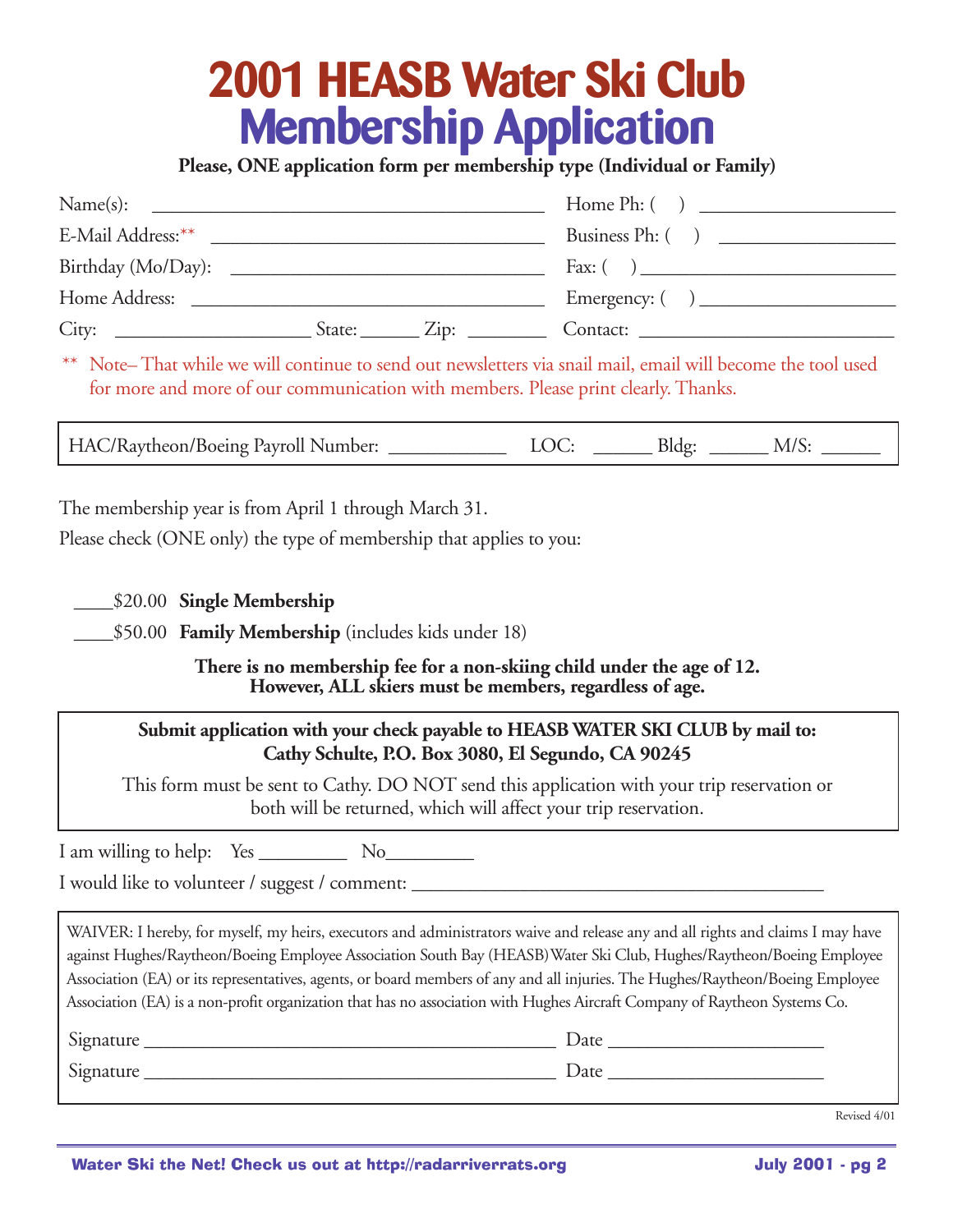

### Thompson Ski Ranch—

To date we have had two very successful water ski days at Thompson Ski Ranch. **Dave** & **Tina Propps Makowski** provided the boat and helpful hints for us. Due to a couple of cancellations, we now have four openings on each of the last two trips, August 18 & September 15. These spots should go fast so if you are at all interested in skiing Thompson's, you should sign up now. **Maury Adler** is scheduled to drive these last two trips.

### River Trips—

The river trips are still filling up fast and furiously. The second June trip was a full 3 boater (with a long waiting list). Members from Century City Ski Club joined us after spending a couple of days in Laughlin. This was also our first joint water ski trip with Solar Ski Club of San Diego. We knew they would be a good bunch when they commented that they thought we wouldn't have enough beer (we did).

Solar will again be joining us for the second August trip. If you want to join us this weekend, you should sign up soon cuz they'll be back.  $\blacksquare$ 

atherine

# **PHOTO PREVIEW**

*Highlights from June 23 & 24 (more in August)*



*Barbara & Esther*



*Tom & Suzanne*



*Brian, Jordyn, Courtney*



*Sandy & Larry* 



*Carmen & Paul*



*Stephanie, Ashley, Bob*

# $H$ APPY BI

Carl Palczewski 7/6 Larry Davis 7/8 Pam Malouf 7/9

Sherri L Reid 7/10 Kyoko Ito 7/13 Rick Fisher 7/16



## **NEW AND RENEWING MEMBERS**

Simone Beaudoin Cristina Cardenas Nancy Clark Raquel Craig Trudy Ferris

Rick Fisher Maria Freeman Jerry Mc Ghee Lori Moore Amanda Phares

Cassie Phares Richard Phares David Phillips Michelle Rives Laurie Sutherland Ashley Thompson Courtney Thompson Robert Thompson Stephanie Thompson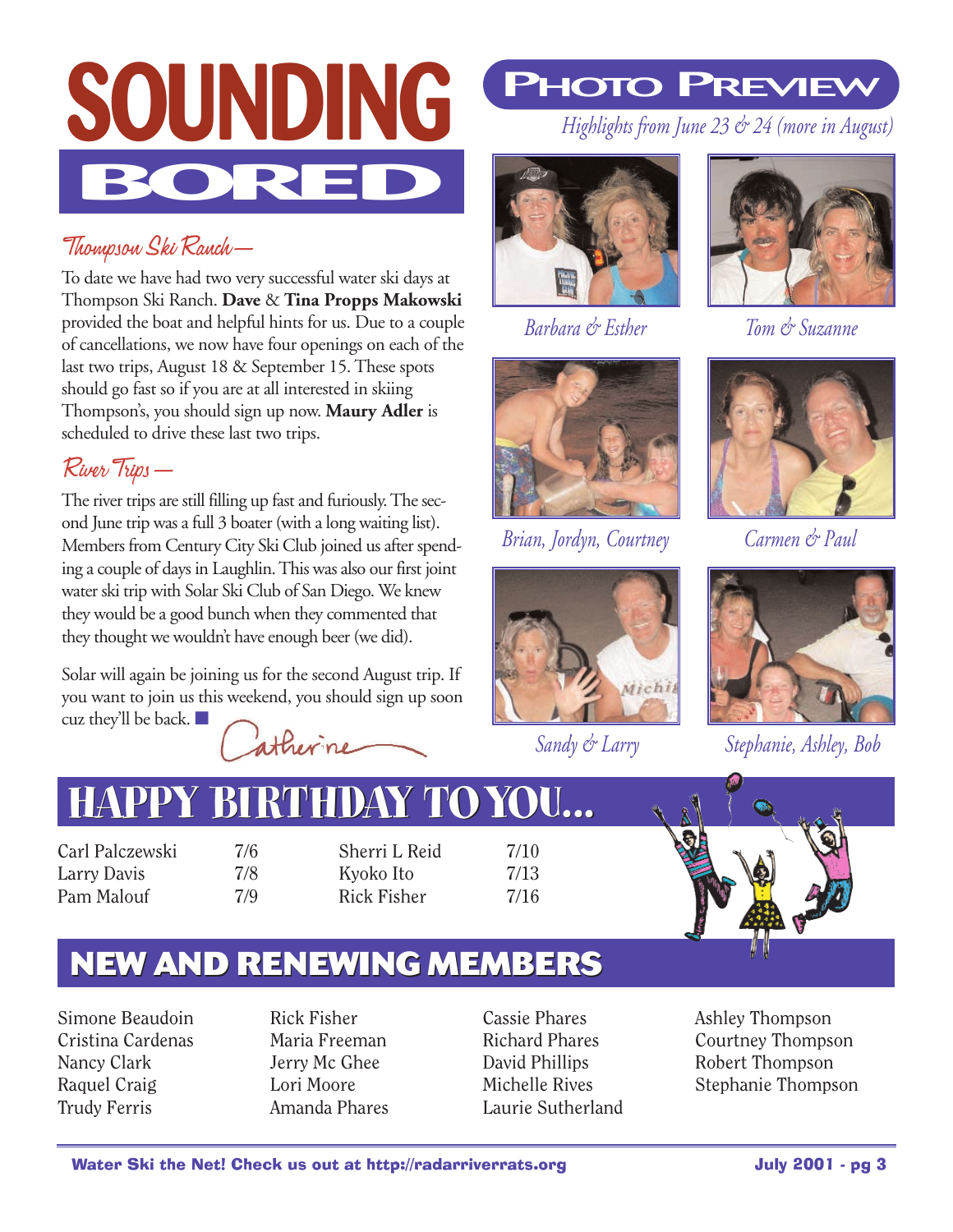

*by Gene Fulkerson*

The queue stands at **Dave Makowski, Bob Thompson, Maury Adler, Paul Jackson,** and **Catherine Ohl.** Boat drivers will be called in this order to add additional boats a needed. Once a boat driver drives, he/she will move to the bottom of the queue (except on assigned trips).

### Boat Driver Commitments—

Driver assigned weekends are as follows—



| $\blacksquare$ July 14-15   | Catherine Ohl, Paul Jackson  |
|-----------------------------|------------------------------|
| $\blacksquare$ July 28-19   | open                         |
| $\blacksquare$ August 11-12 | open                         |
| $\blacksquare$ August 25-26 | open                         |
| September 8-9               | open                         |
| September 22-23             | <b>Bob Thompson</b>          |
| October 6-7                 | Dave Makowski                |
| October 20-21               | Catherine Ohl, Dave Makowski |
|                             |                              |

Don't be left out, sign up for a water ski trip now.

P.S. I am still looking for new boat drivers. If you or anyone you know is interested, call me at Hur 858-467-9469

## **THE SKI RANCH**

## TSR on June 2, 2001—

The second trip to Thompson's was a lot of fun with great weather once again.

**Dave Makowski, Tina Propps, Maury Adler** and **Gene Fulkerson** drove the boat. Thanks for a great job.

Pam Malouf arrived earlier than usual with newbie **Nancy Clark**. **Sheree Tanouye** tried a run or two on tricks. **George Walker**, new to the Rats, was excited to be back on the course after a ten year absence. He couldn't even lift a pencil the next day.

Rounding out the group, and a great help with observing, were **Catherine Ohl, Larry Davis** and **Dennis McMullin**.

After the adults whimped, the kids, **Alec** & **Kristin Makowski** again showed us all up by skiing after swimming all day. Youth!

There are openings on the two remaining Thompson trips. ■



*Sheree Tanouye*



*Dennis McMullin*



*Alec & Kristin* 

## **Chef's Corner Chef's Corner**



Rule #1 is that there are no rules! Well, maybe I should say that a little differently. The #1 rule when choosing a wine is to please your palate. Don't let rigid ideas about what you can and can't drink stop you from enjoying what you like.

That said there are two general guidelines that can help increase your enjoyment of your favorite wines and the food you pair with them.

#### Serve red wines with meat—

The tannins in red wine react with the protein in the

meat, letting the softer, often fruitier characteristics of the wine show through.

#### Serve white wine with white fish & shell fish—

The milder, more delicate flavors of white wine complement, rather than overwhelm, mildly-flavored white-fleshed fish and shellfish.

I will be hosting a fund-raiser Wine Maker Dinner for MS on August 18<sup>th</sup> in San Diego. If interested, call 858-467-9469. See page 6 for details. ■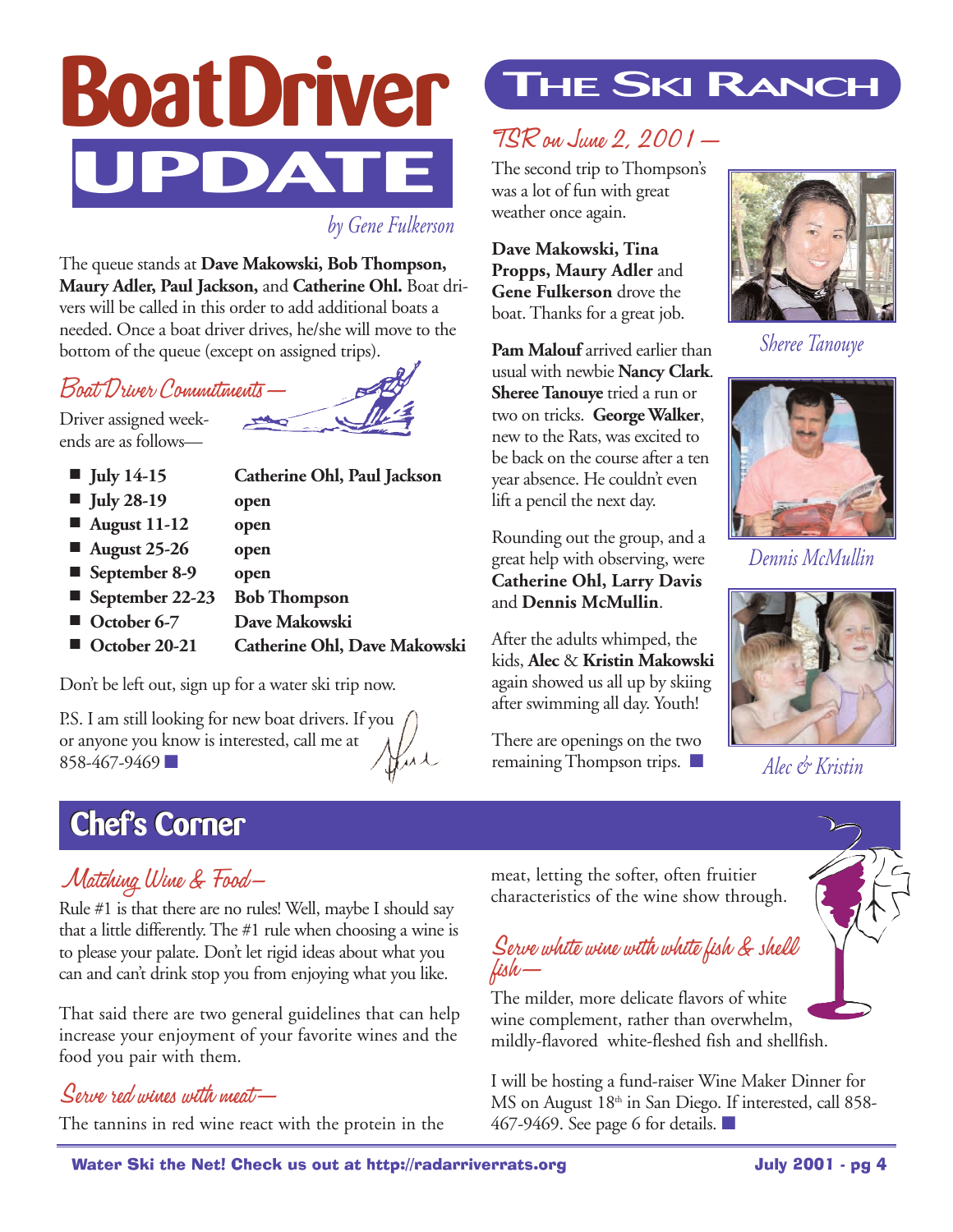# SAFETY **Water Ski**



#### *by Pam Malouf*

Remember these important tips during the upcoming River trips whether you are water skiing, observing, or driving.

### While Water Skiing Dos—

■ Look ahead and know where you

are going at all times. This may sound silly, but you'd be amazed at how many water skiers stare at the water or scenery and "space out," never noticing that the ski boat driver is madly signaling them of an upcoming turn !

- Be courteous and stay a reasonable distance from others, especially fisherman, whose lines many times extend into your path.
- Ski away from solid objects such as docks, boats, etc. And remember, it's a \$500 fine (for both you and the boat driver) to spray other boats, people, jet skis, etc.
- If the boat is making a sharp turn or comes into an area heavily populated with other boats, stay behind the boat.
- Wear a flotation jacket.
- Hold up a ski after taking a fall or dropping.

## Basic water ski Hand Signals—

- Point thumb upward skier wants to go faster.
- Point thumb downward skier wants to go slower.
- Put hand on head skier wants to "head" back.
- Wave hand under neck means you want to "cut it. "

### While water skiing Don'ts—

- Don't ski to the point of exhaustion.
- Don't ski directly ahead of another boat, you could fall and be run over.
- Don't attempt a fast landing directly toward shore or another boat.
- Don't jump from the boat while the motor is running.
- Don't climb into the boat while the motor is running.
- Don't just drop when you are finished skiing, first signal the driver and wait for the driver to signal back a safe place to drop.

#### Observing—

- Whenever a skier or the rope is out of the boat (the skier is considered to be out of the boat when standing on the swim step), hold the flag up high.
- Alert the driver of boats coming up from behind.
- Relay any signals the skier makes to the driver.
- When the skier falls, immediately yell "down" in a loud, clear voice – don't assume the driver has seen the fall.
- If the skier signals "slower" do not yell "slow down" as that can be confused with "down", instead say "faster" or "slower."

## General Boating—

■ Always turn off the motor when near a downed skier.

- Make sure the prop is clear before starting the motor.
	- Do not follow closely behind a boat pulling a skier.
	- Do not drink and drive.
	- Watch the water for driftwood, ski ropes, water donkeys and downed skiers.
	- In bays, drive counterclockwise.
- Point champagne corks away from engine.
- No puking in the boat, see **Larry Davis** for cleanup procedures.

■ Use blender only while idling.

■ No topless skiing before 8:00 AM ■

# T-Shirts Here!

The season's almost here. What are you waiting for? Hurry up and get your shirts. They're great quality, short-sleeve tees at a great price. What more could you want? Show some Rat pride. To get yours, call Paul Jackson at (310) 320-0198.

**River Rat**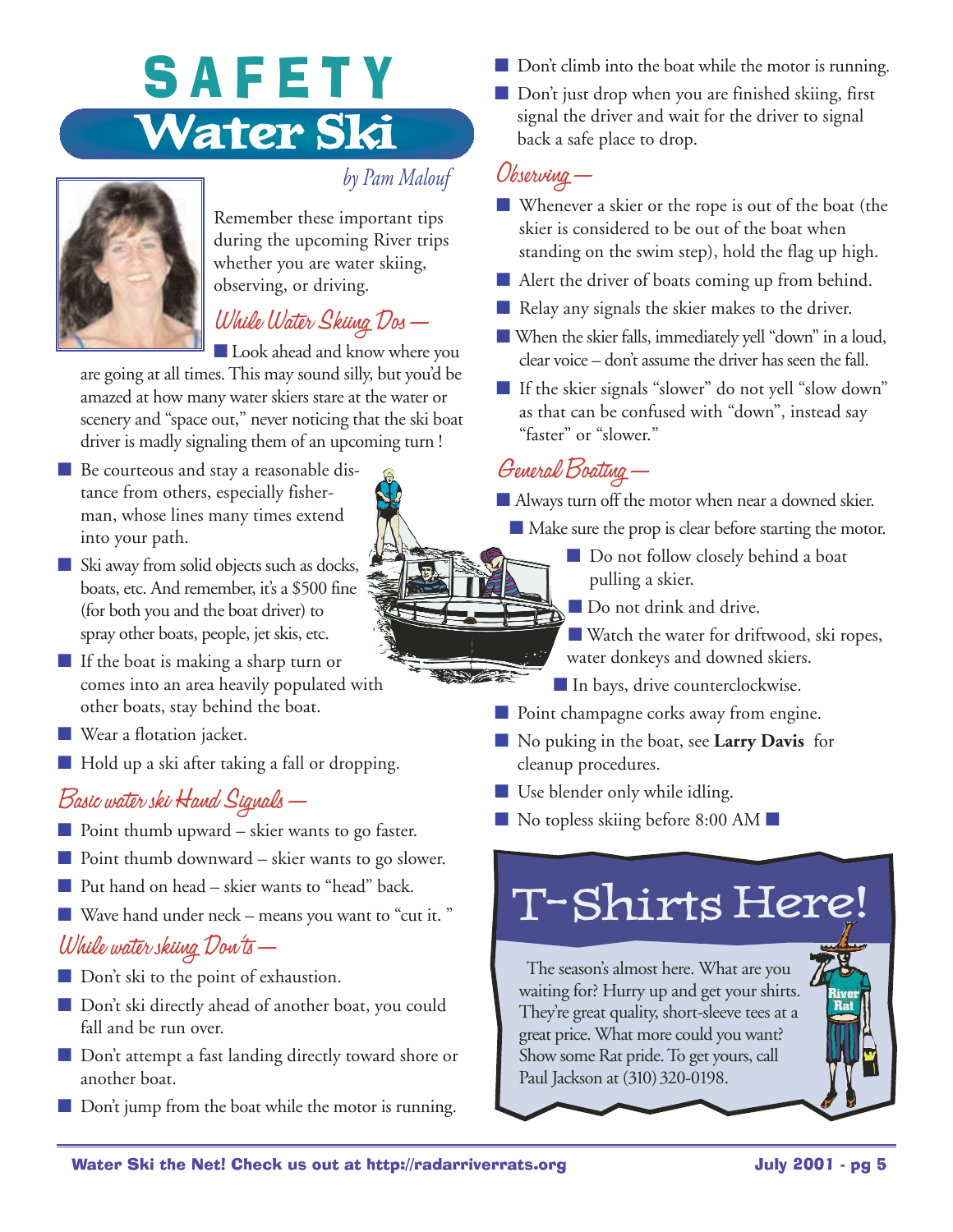### You Are Invited to a Fund Raiser!

100% of proceeds to benefit Jimmie Heuga Center for Multiple Sclerosis



Evening to include 5 Course Dinner prepared to match 5 special wines

### **Saturday, August 18, 2001, 5 PM** 10818 Viacha Dr, San Diego, CA

YES, please sign me up for the Wine Maker Dinner!

Sorry I won't be able to attend the Wine Maker Dinner. Here's my Tax Deductible contribution (any amount) for the Jimmie Heuga Center for MS. **\$45**

**For Information, call Gene or Catherine at 858-467-9469**

**Send Check (payable to Jimmie Heuga Center) to — Gene Fulkerson at 10818 Viacha Dr., San Diego, CA 92124-3421**

**Name(s) \_\_\_\_\_\_\_\_\_\_\_\_\_\_\_\_\_\_\_\_\_\_\_\_\_\_\_\_\_\_\_\_\_\_\_\_\_\_\_\_\_\_\_\_\_\_\_\_\_\_\_\_\_\_\_\_\_\_\_\_\_\_\_\_**

**Home Phone: \_\_\_\_\_\_\_\_\_\_\_\_\_\_\_\_\_\_\_\_\_\_\_\_\_\_Email: \_\_\_\_\_\_\_\_\_\_\_\_\_\_\_\_\_\_\_\_\_\_\_\_\_\_\_\_\_\_**

Thanks for your support in the flight against MS! Wine & Dinner donated by Catherine & Gene

**ONLY**

## **HEY WAKE UP! HEY WAKE UP!** *by Craig Henderson*

Hey! Wake up! Do you know what time of year it is? It's time for the Radar River Rats 2001 weekend river trips to start. In fact, they have already begun. Where have you been? The first trip of the year was June 8 & 9 with 19 people in attendance. It was almost hot (we used the misters) during the day, with warm evenings and almost cool during the night – I actually got inside my sleeping bag.

The boat drivers were **Paul Jackson** and **Bob Thompson**. Everybody skied, wake boarded, or got towed around on the inner tube. New member **Rami Khatib** got up on one ski for the first time and was crossing the wake. The other two new members, **Carol Armstrong** and **Agnes Johnson**, also skied. Carol skied hard on dual skis (she should be on slalom – and will soon) and Agnes is a veteran, having skied for years with her family. I think everyone was sore by Sunday.

Look out **Gene Fulkerson**! **Lori Moore** prepared and cooked a great chicken dinner, with limited supplies and few tools. Yum, yum! Thanks Lori! **Jerry Mc Ghee** assisted at the barbeque, while Paul impressed us by working wonders with eggs and leftover mashed potatoes on Sunday

The kids may have had the most fun of all, playing in the water and riding the inner tube. **Ashley** and **Courtney Thompson**, **Michelle** and **Jordyn Mathis**, and **Brian Jackson** even learned to catch crawfish in the shallow water. What a great group of young people.

morning. Great job Paul!

The older River Rats included **Mark** and **Linda Mathis**, **Carmen Jackson, Stephanie Thompson** (who is winning the sun tan contest, by the way), and the car pool of **Jami Thibault, Julie Wilder**, and Trip Leader **Craig Henderson**. I think Julie and Mark got in the most runs this trip.

Remember, if you tend to leave your car lights on, better bring jumper cables and don't even get your wheels near the sand if you don't have four wheel drive. See everyone on the next trip. ■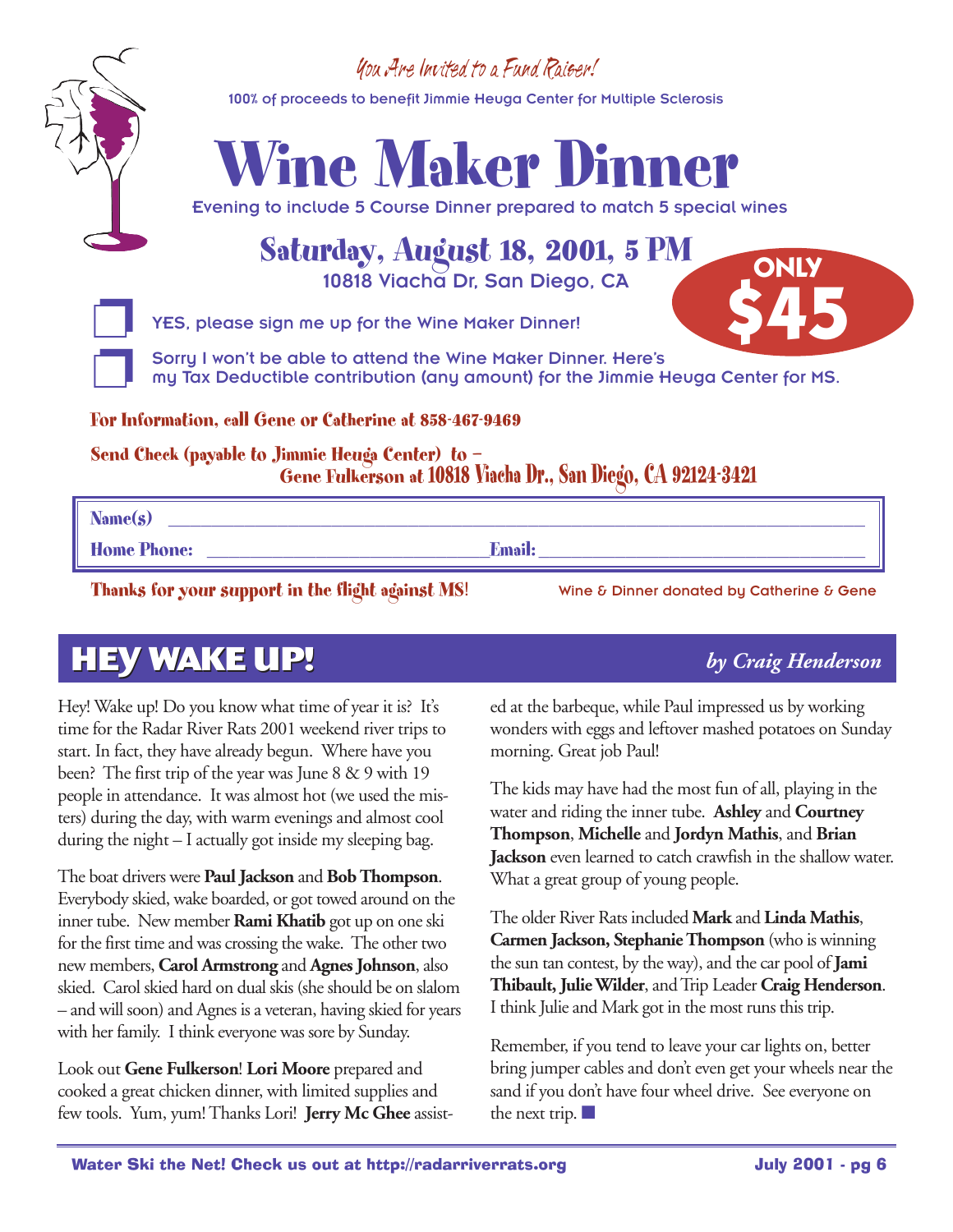#### Pacific Rim Alliance announces



#### Basic Package to Include—

- NON-STOP Air from LAX to Frankfurt to Lyon, via Lufthansa - Complimentary In-Flight Drinks, Meals, Movies
- Luxury Coach Transfer from Lyon to Les 2 Alpes
- Seven Nights Luxury 4-star Lodging, Ski-in/Ski-out, Private Bath, Double Occupancy
- Seven Breakfasts and Dinners
- The Usual Parties, Souvenirs and much MORE!

#### Price Does Not Include—

- Lift Tickets (from \$24 per day)
- US and Foreign Departure Fees/Taxes (est \$76)

#### Options Available at Additional Cost—

- Pre Extensions to Paris France for \$399
- Post Extensions to Costa del Sol, Spain for \$599
- Excursions from Les 2 Alpes
- Return Extensions for Up to 30 Days

#### For Reservations & Information—

- Deposit Due Now: \$400 (Check Payable to "Pacific Rim") **Gene Fulkerson @ 10818 Viacha Dr., San Diego, CA 92124**
- For More Information, contact— Gene Fulkerson at 858-467-9469 (eves)

# **2002 LAC Ski Week in Big White, Canada February 2 - 9, 2002**



Package to Include—

- Round Trip Air (price still to be determined)
- Round Trip Ground Transfer from Kelowna
- 7 Nights Lodging (Double Occupancy),Ski-In / Ski Out **Black Bear** Condos
- 5 Day Lift Ticket • On-Mountain Picnic
- Welcome Party
- 2 Nastar-type Races • Farewell Banquet
- Apres Ski Parties
- Souvenir & Goodies
- Some Surprises are planned as well

Taking Reservations & Deposits NOW—

To hold your reservations send \$100 deposit to Pacific Rim—

**c/o Gene Fulkerson, 10818 Viacha Dr., San Diego, CA 92123 858-467-9469 or gene@pacificrimalliance.org**



Tour Pros Ltd.

Tour Pros Ltd.

Central Holidays

Central Holiday

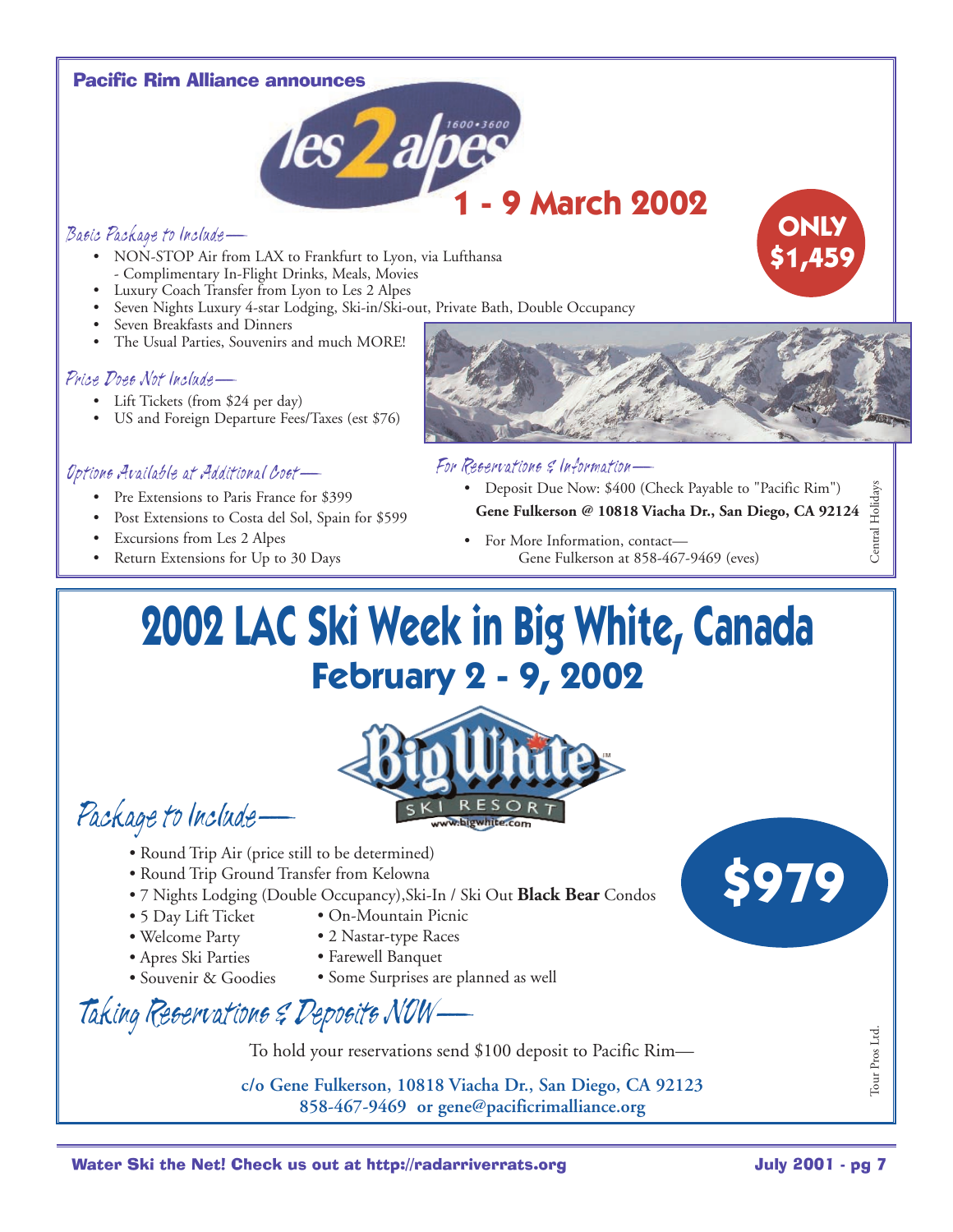

# **SLALOM TRIPS**

## 1 Day Water Skiing at Thompson's Ski Ranch

August 18 • September 15

## **\$57 skiers / \$15 non-skiers**

Intermediate to Advanced Skiers

Alcohol NOT Allowed



## **THOMPSON SKI RANCH SLALOM TRIP**

To get on the waiting list, make checks payable to the HEASB WATER SKI CLUB and send to**: Catherine Ohl, 10818 Viacha Dr., San Diego, CA 92124-3421** (One form per person per trip) For information, contact Catherine at rats@acatmeowz.com or 858-467-9469

| NAME:<br><u> 1989 - Johann Barbara, martin amerikan basar da</u>                                                                                                                                                              | TRIP DATE:                                                                                                                                                                                                                     | the contract of the contract of the contract of the contract of the contract of the contract of the contract of |              |
|-------------------------------------------------------------------------------------------------------------------------------------------------------------------------------------------------------------------------------|--------------------------------------------------------------------------------------------------------------------------------------------------------------------------------------------------------------------------------|-----------------------------------------------------------------------------------------------------------------|--------------|
| HOME PHONE: NOTE:                                                                                                                                                                                                             | WORK PHONE: VORK PHONE                                                                                                                                                                                                         |                                                                                                                 |              |
| <b>HOME ADDRESS:</b>                                                                                                                                                                                                          | and the control of the control of the control of the control of the control of the control of the control of the                                                                                                               |                                                                                                                 |              |
| <b>EMAIL ADDRESS:</b>                                                                                                                                                                                                         | and the company's company's company's company's company's company's company's company's company's company's company's                                                                                                          |                                                                                                                 |              |
| HAC ADDRESS LOC: The contract of the contract of the contract of the contract of the contract of the contract of the contract of the contract of the contract of the contract of the contract of the contract of the contract | BLDG: Analysis of the state of the state of the state of the state of the state of the state of the state of the state of the state of the state of the state of the state of the state of the state of the state of the state | M/S:                                                                                                            |              |
|                                                                                                                                                                                                                               |                                                                                                                                                                                                                                |                                                                                                                 | Revised 4/01 |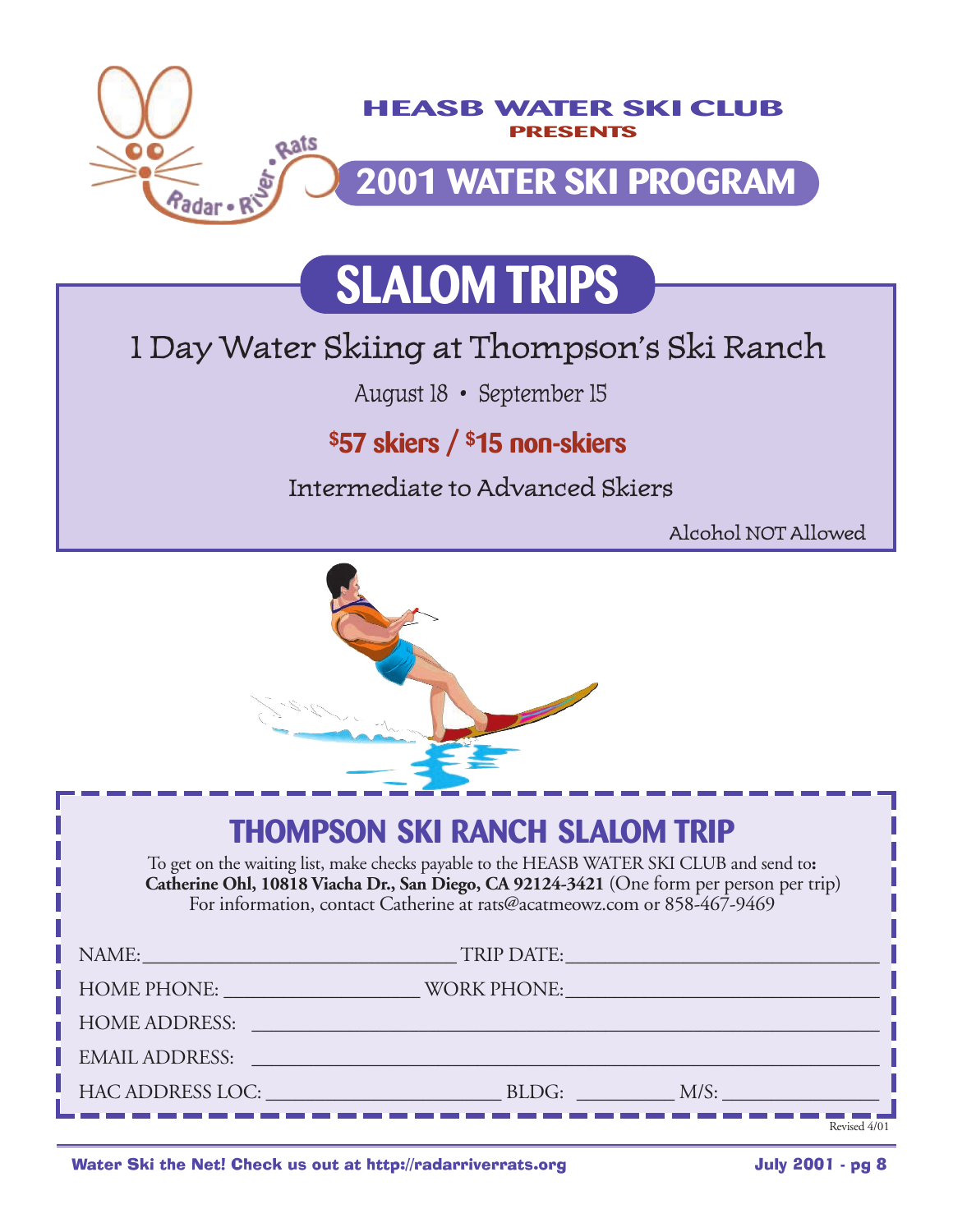# **2001 HEASB Water Ski Club Reservation Application**

(Please, ONE reservation form and ONE check for EACH person EACH trip)

| Circle Trip Date: 7/13-15 7/27-29 8/10-12 8/24-26 9/7-9 9/21-23 10/5-7 10/19-20 |  |                |                     |                             |
|---------------------------------------------------------------------------------|--|----------------|---------------------|-----------------------------|
|                                                                                 |  |                |                     |                             |
| Home Addr:                                                                      |  |                |                     | Work Phone: ( )             |
| $City:$ $Zip:$                                                                  |  |                |                     |                             |
|                                                                                 |  |                |                     | $\blacksquare$ Phone: ()    |
|                                                                                 |  |                |                     |                             |
| My reservation is for the following: ________Water skier \$89                   |  |                |                     | Non-skier child (5-11) \$18 |
|                                                                                 |  | Non-skier \$42 | Child (under 4) \$0 |                             |

#### **Make check payable and send with this form to: HEASB WATER SKI CLUB, P.O. Box 3080, El Segundo, CA 90245**.

Reservations must be received two weeks before the trip. Cancellation must be received IN WRITING AT LEAST TWO WEEKS before trip date. No substitutions without the Trip Coordinator's permission. The HEASB Water Ski Club reserves the right to reject a reservation. For further information, call Patricia before 9 pm at (323) 651-0686. 

#### **REQUIRED CARPOOL INFORMATION (your form may be returned if not complete)**

The Trip Coordinator will arrange carpools for those wishing to travel with the club. First priority is given to vehicles pulling boats or hauling supplies. Volunteer drivers are needed to provide the remaining transportation, taking AT LEAST two passengers and/or food/drinks. Each passenger will pay the carpool driver for transportation expenses, an amount determined by the driver (typically \$10-\$24). Most carpools leave the LA area on Friday after work and arrive at Park Moabi around midnight. Drivers of arranged/ approved carpools will be reimbursed for campground fees AFTER the trailer's packed on Sunday, about 2 pm. Your request for a specific carpool is not guaranteed. Carpools will be non-smoking.

| I agree to carpool as arranged/approved by the Club.     |                                                                                                                      |
|----------------------------------------------------------|----------------------------------------------------------------------------------------------------------------------|
|                                                          | NOTE: If you choose not to carpool, you will be required to pay campground fees (\$18 per night or \$6 per day use). |
| I am available to drive my vehicle to the river.         |                                                                                                                      |
| • Other passengers:                                      | Year, make, model of vehicle:                                                                                        |
| • Air conditioned?                                       | Total # of people you can take including driver:                                                                     |
|                                                          | • In addition, I have room for: #cases drinks: _______ #coolers: _____ #bags food: _<br>$#$ skis: $\_\_$             |
| I prefer a ride to the River. Carpool Driver Preference: |                                                                                                                      |

- How much gear will you bring? Ski: \_\_\_\_\_\_\_\_\_ Chair (type): \_\_\_\_\_\_\_\_\_\_\_\_\_\_ Tent: \_\_\_\_\_\_\_\_\_\_\_\_\_\_\_\_\_\_\_\_\_\_\_\_\_\_\_\_
- Other bulky items? \_\_\_\_\_\_\_\_\_\_\_\_\_\_\_\_\_\_\_\_\_\_\_\_\_\_\_\_\_\_\_\_\_\_\_\_\_\_\_\_\_\_\_\_\_\_\_\_\_\_\_\_\_\_\_\_\_\_\_\_\_\_

\_\_\_\_\_\_\_ I am willing to be a trip leader (reimbursement will be based on people count up to \$89 per trip leader).

#### **MEMBERSHIP**

You must be a member of the HEASB Water Ski Club. The membership fee and application MUST be sent to Cathy Schulte at the location listed on the membership form. **(DO NOT INCLUDE MEMBERSHIP WITH THIS FORM.)**

I have paid my membership fee: \_\_\_\_\_\_\_ (Initial) (Non-skiers aged 0-11, membership not required)

#### **WAIVER MUST BE SIGNED AND ACCOMPANY PAYMENT**

I am aware that participation in the RADAR RIVER RATS' events, has, in addition to the usual risks, dangers and hazards associated with travel, water skiing, air chairing, skurfing and boating, including, but not limited to: boarding, riding and disembarking boats; changing weather conditions, exposed rock, earth, trees or other natural objects; the condition of the water, skis and boats; impact or collision with other skiers, boaters, jet skiers; the failure to ski safely or within one's own ability or within designated areas; negligence of other skiers, boaters and jet skiers and negligence on the part of the organizations or their staff. I am also aware that the risks, dangers and hazards referred to above exist throughout the area and that many are unmarked. I FREELY ACCEPT AND FULLY ASSUME ALL SUCH RISKS, DANGERS AND HAZARDS AND THE POSSIBILITY OF PERSONAL INJURY, DEATH, PROPERTY DAMAGE OR LOSS, RESULTING THEREFROM.

**PARTICIPANT** (Please print clearly) **SIGNATURE** (Parent if under

\_\_\_\_\_\_\_\_\_\_\_\_\_\_\_\_\_\_\_\_\_\_\_\_\_\_\_\_\_\_\_\_\_\_ \_\_\_\_\_\_\_\_\_\_\_\_\_\_\_\_\_\_\_\_\_\_\_\_\_\_\_\_\_\_\_\_\_\_ \_\_\_\_\_\_\_\_\_\_\_\_\_\_\_\_\_\_\_\_\_\_\_\_ Revised 4/01